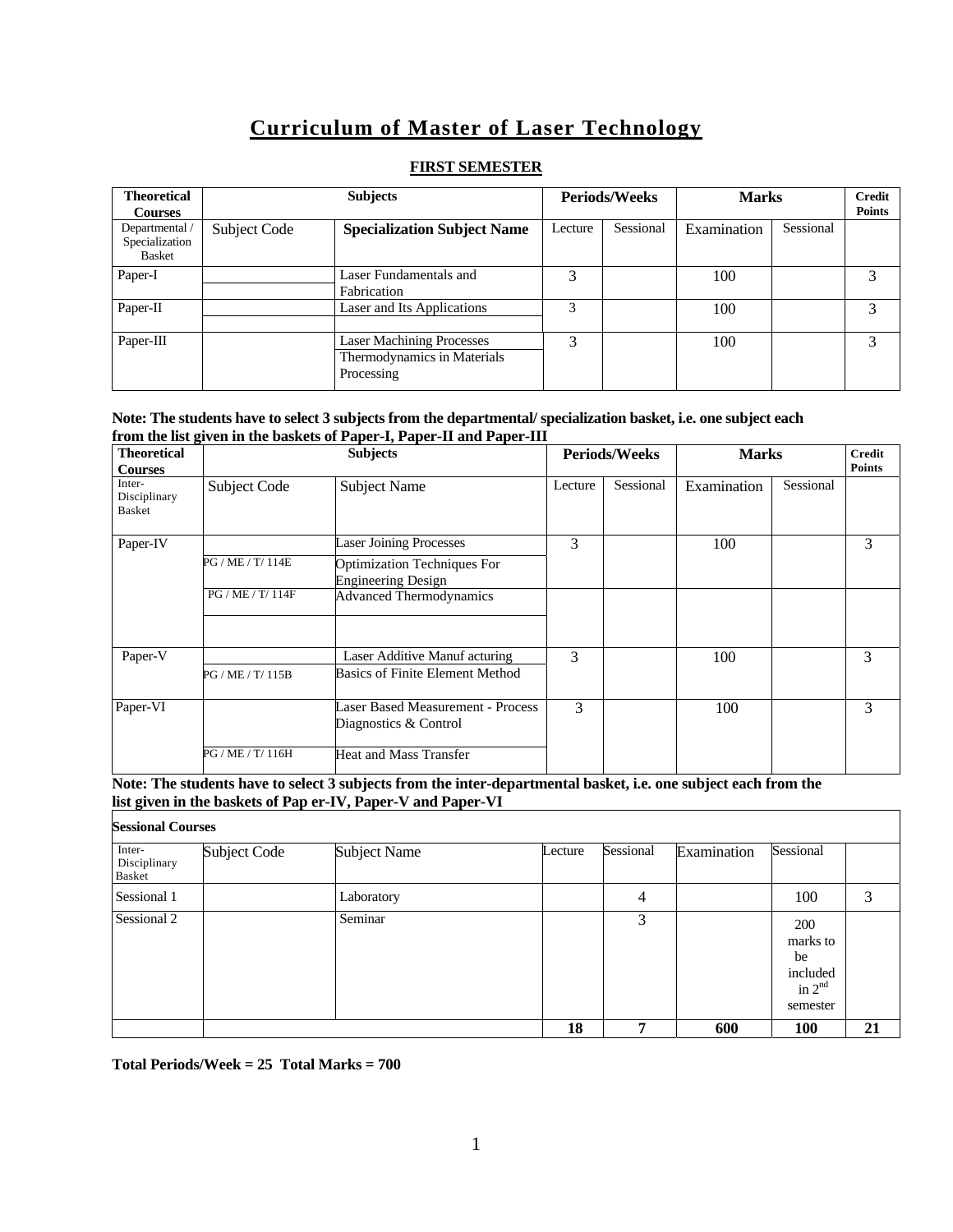# **SECOND SEMESTER**

| <b>Theoretical</b><br><b>Courses</b>            | <b>Subjects</b>                         |                                                                                                                                                 |         | <b>Periods/Weeks</b> | <b>Marks</b>    |           | <b>Credit</b><br><b>Points</b> |
|-------------------------------------------------|-----------------------------------------|-------------------------------------------------------------------------------------------------------------------------------------------------|---------|----------------------|-----------------|-----------|--------------------------------|
| Departmental<br>Specialization<br><b>Basket</b> | Subject Code                            | <b>Specialization Subject</b><br><b>Name</b>                                                                                                    | Lecture | Sessional            | Examinatio<br>n | Sessional |                                |
| Paper-VII                                       |                                         | Laser Surface Modification &<br>Forming                                                                                                         | 3       |                      | 100             |           | 3                              |
| Paper-VIII                                      |                                         | Laser Damage of Materials                                                                                                                       | 3       |                      | 100             |           | 3                              |
| Paper-IX                                        | PG / ME / T/ 129 I<br>PG / ME / T/ 129B | Laser Automation and In-<br>process Sensing & Laser Safety<br><b>Advanced Manufacturing</b><br>Processes<br><b>Computational Fluid Dynamics</b> | 3       |                      | 100             |           | 3                              |

#### **Note: The students have to select 3 subjects from the departmental/ specialization basket, i.e. one subject each from the list given in the baskets of Pap er-VII, Paper-VIII and Paper-IX**

| <b>Theoretical</b><br><b>Courses</b>    | <b>Subjects</b> |                                                                                                    |         | <b>Periods/Weeks</b><br><b>Marks</b> |             |           | <b>Credit</b><br><b>Points</b> |
|-----------------------------------------|-----------------|----------------------------------------------------------------------------------------------------|---------|--------------------------------------|-------------|-----------|--------------------------------|
| Inter-<br>Disciplinary<br><b>Basket</b> | Subject Code    | <b>Subject Name</b>                                                                                | Lecture | Sessional                            | Examination | Sessional |                                |
| Paper-X                                 |                 | <b>Laser Electronics</b><br>Introduction to Concurrent<br>Engineering<br>Micro-scale Heat Transfer | 3       |                                      | 100         |           | 3                              |

#### **Note: The students have the freedom to choose one subject from the list under Paper-X.**

#### **Sessional Course**

|             | Subject Code | <b>Subject Name</b>             | Lecture | Sessional | Examination | Sessional | Credit<br>Points |
|-------------|--------------|---------------------------------|---------|-----------|-------------|-----------|------------------|
| Sessional 1 |              | Term Paper Leading<br>to Thesis |         |           |             | 100       |                  |
| Sessional 2 |              | Seminar                         |         |           |             | 200       |                  |
|             |              |                                 | 12      |           | 400         | 300       |                  |

**Total Periods/Week = 18 Total Marks = 700**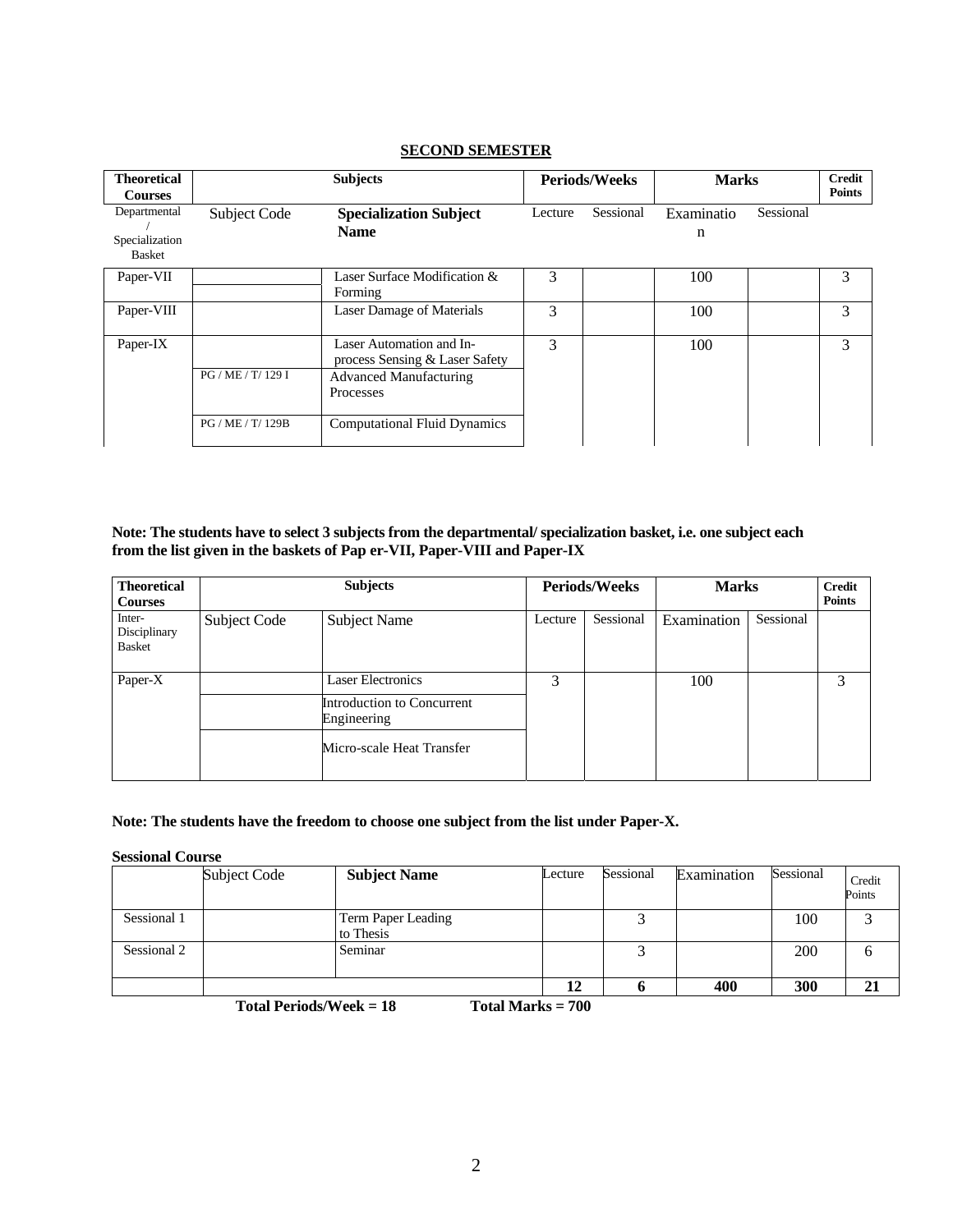# **THIRD and FOURTH SEMESTER**

| <b>Sessional</b> |              |                     |         |           |             |           |                  |
|------------------|--------------|---------------------|---------|-----------|-------------|-----------|------------------|
| <b>Courses</b>   |              |                     |         |           |             |           |                  |
|                  | Subject Code | <b>Subject Name</b> | Lecture | Sessional | Examination | Sessional | Credit<br>Points |
|                  |              | Thesis Work         |         | 16        |             | 300       | 12               |
|                  |              | Viva-Voce on Thesis |         |           |             | 100       |                  |
|                  |              |                     |         | 16        |             | 400       |                  |

**Total Periods/Week = 16 Total Marks = 400** 

# **Syllabus**

# **FIRST SEMESTER SUBJECTS**

# *Deptt. Basket*

# **Paper 1: Laser Fundamentals and Fabrication**

The Nature of Electromagnetic Radiation, Interaction of Electromagnetic Radiation with Matter, Absorption and Emission of Radiation by atoms, ions and molecules. Laser medium (solid state medium: srystals, glass, semiconductor, gaseous medium: CO2, N2, Ar, He-Ne, liquid: die solution, other organic materials). Phenomenon of population inversion. Laser cavity (fiber laser, and other cavities), generation of coherent beam, Q-switching, short pulse generation, power amplification.

Effect of wavelength, Effect of temperature, Effect of surface films, Effect of angle of incidence, Effect of Materials and Surface Roughness, Refraction, Scattering, Interference, Diffraction, Laser Beam Characteristics, Wavelength, Coherence, Mode and Beam Diameter, Polarisation, Focusing with a Single Lens, Final Spot Size, Depth of Focus, Optical Components, Lens Doublets, Depolarisers, Collimators, Metal Optics, Diffractive Optical Elements - Holographic Lenses, Laser Scanning Systems, Fibre Delivery Systems.

# **Paper 2: Laser and Its Applications**

Basic Laser Principles:

Theory of Laser, Properties of Laser, Fundamental Optical properties, Modified Optical properties, Laser output – its characteristics

Laser Material Interaction:

Heating by Laser, temperature distribution, Thermo liaison and heat flow, impact of absorption on temperature.

Melting & solidification: Regimes of laser remelting, interference characteristics

Evaporation & Plasma formation – its fundamentals, Hydrodynamics, ionization of vapour, gas breakdown evaporation at moderate irradiance levels, beam heating and evaporation, vapour expansion and recoil.

Laser supported combustion waves, plasma enhance coupling, effects of laser supported detonation waves on beam material interaction.

Phenomena at very high irradiance – self regulating plasma, inertial confinement.

Types of lasers: He-Ne laser, CO<sub>2</sub> laser, Argon laser, Nd:YAG, Excimer laser, Diode laser, Fiber laser etc.

Application of high power lasers.

# **Paper 3: Laser Machining Processes**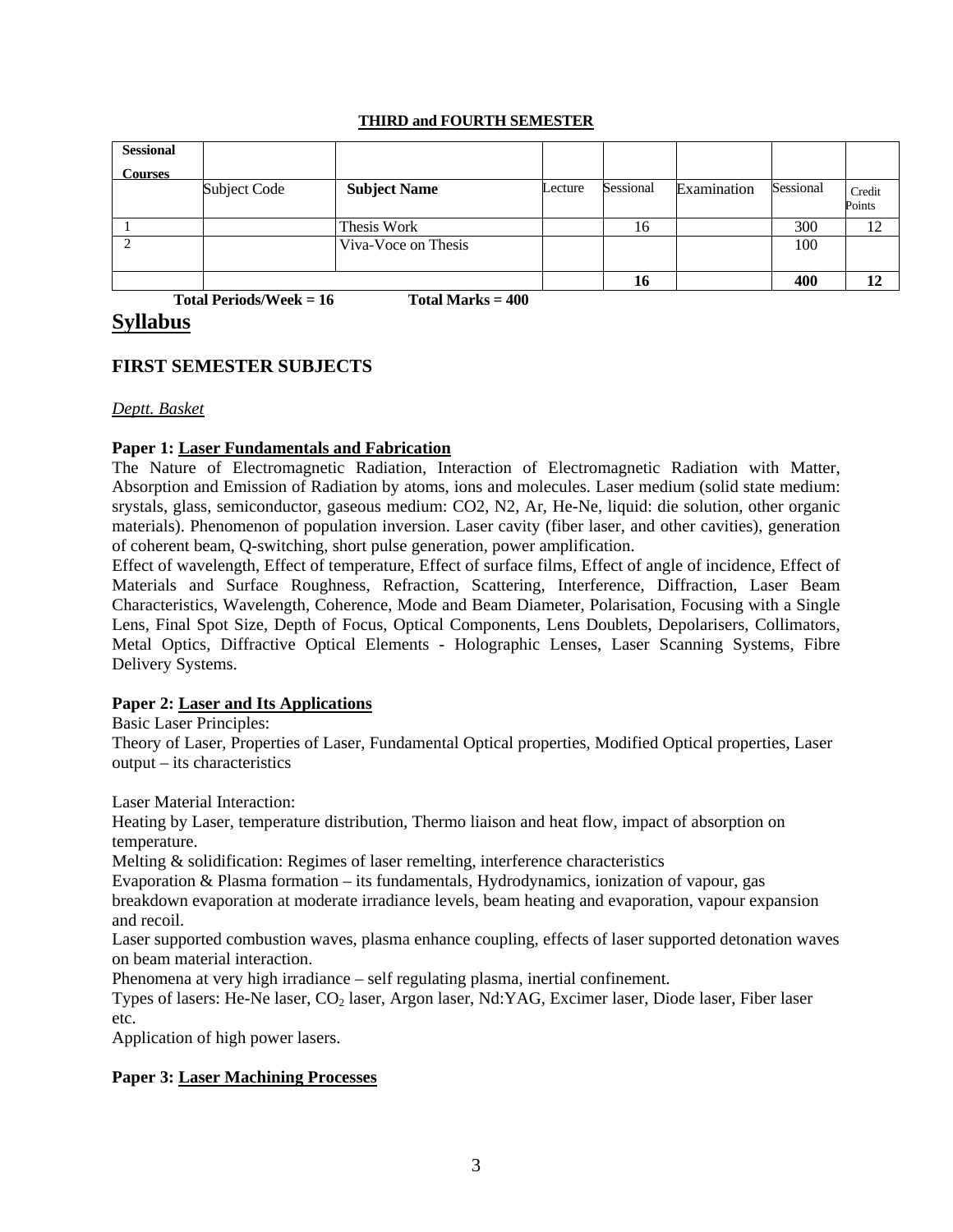#### *Laser Cutting*

Forms of Laser Cutting: Fusion Cutting, Sublimation Cutting, Photochemical Ablation; Components of a Laser Cutting System, Processing Conditions: Beam Power, Beam Characteristics, Traverse Speed, Assist Gas Functions, Effect of Focal Position; Laser Cutting Principles: Beam Absorption, Process Modeling; Quality of Cut Part; Material Considerations; Advantages and Disadvantages; Comparison with Conventional Processes; Special **Techniques** 

### *Laser Marking*

Introduction, Basic principles, Materials, Dot matrix marking, Engraving, Image micromachining, Comparison with other techniques, Lasers for Marking and application areas

#### *Laser Drilling*

Forms of Laser Drilling, Process Parameters: Beam Characteristics, Drilling Characteristics, Process Defects, Analysis of Material Removal During Drilling, Advantages and Disadvantages of Laser Drilling, Applications

#### *Micromachining and Laser-Assisted Machining*

#### **Paper 3: Thermodynamics in Materials Processing**

Activity, change in enthalpy, entropy and free energy on mixing, ideal and non-ideal solutions, equilibrium of a multi-phase multi-component system, phase equilibrium, non-equilibrium thermodynamics and its applications in rapid solidification of materials, an introduction to statistical thermodynamics of phase change processes, thermodynamics and interfacial kinetics in melting and solidification due to laser processing of materials. The thermodynamics and kinetics of evaporation. Thermo capillary effects in liquid phase.

### *Interdisciplinary Basket*

#### **Paper 4: Laser Joining Processes**

Laser Welding Parameters: Beam Power, Spot diameter and Traverse Speed;, Effect of Beam Characteristics: Beam Mode, Beam Stability, Beam Polarization, Pulsed Beams, Plasma Formation, Gas Shielding, and Effect of Ambient Pressure, Beam Size and Focal Point Location, Joint Configuration; Welding Efficiency; Mechanism of Laser Welding: Conduction Mode Welding, Keyhole Welding; Material Considerations; ferrous, Nonferrous alloys, Ceramics, Polymers, Dissimilar Materials; Weldment Discontinuities: Porosoty, Humping, Spiking; Advantages and Disadvantages of Laser Welding; Special Techniques; Heat Treatment; Specific Applications.

Laser Brazing, Laser Soldering

#### **Paper 5: Laser Additive Manufacturing**

Rapid Prototyping- Computer-Aided Design: Geometric Transformation, Translation, Scaling, Rotation; Curve and Surface Design: Splines, Bezier Curves, Surface Representation; Solid Modeling: Constructive Solid Geometry, Boundary Representation; Rapid Prototyping Software Formats: STL, IGES; Supports for Part Building; Slicing; Part Building: Liquid-Based Systems-Beam Scanning, Parallel Processing; Powder-Based Systems: Selective Laser Sintering (SLS), 3D Printing, Ballistic Particle Manufacturing; Solid-Based Systems: Fused Deposition Modeling, Laminated Object Manufacturing; Comparison of Major Systems; Post-Processing; Applications.

### **Paper 6: Laser Based Measurement - Process Diagnostics & Control**

Beam Optics : Gaussian beam, Gaussian beam propagation in free space, transmission, through optical components, Hermit – Gaussian beam, Lagurre – Gaussian and Bessel beam

Optical Modulation: Phase and polarization modulation, E – O modulator, Acoustic optic modulator. Electronics: Rectification, Amplification, Oscillation, Pulse generation, Elements of analog and digital circuitry, power and control system.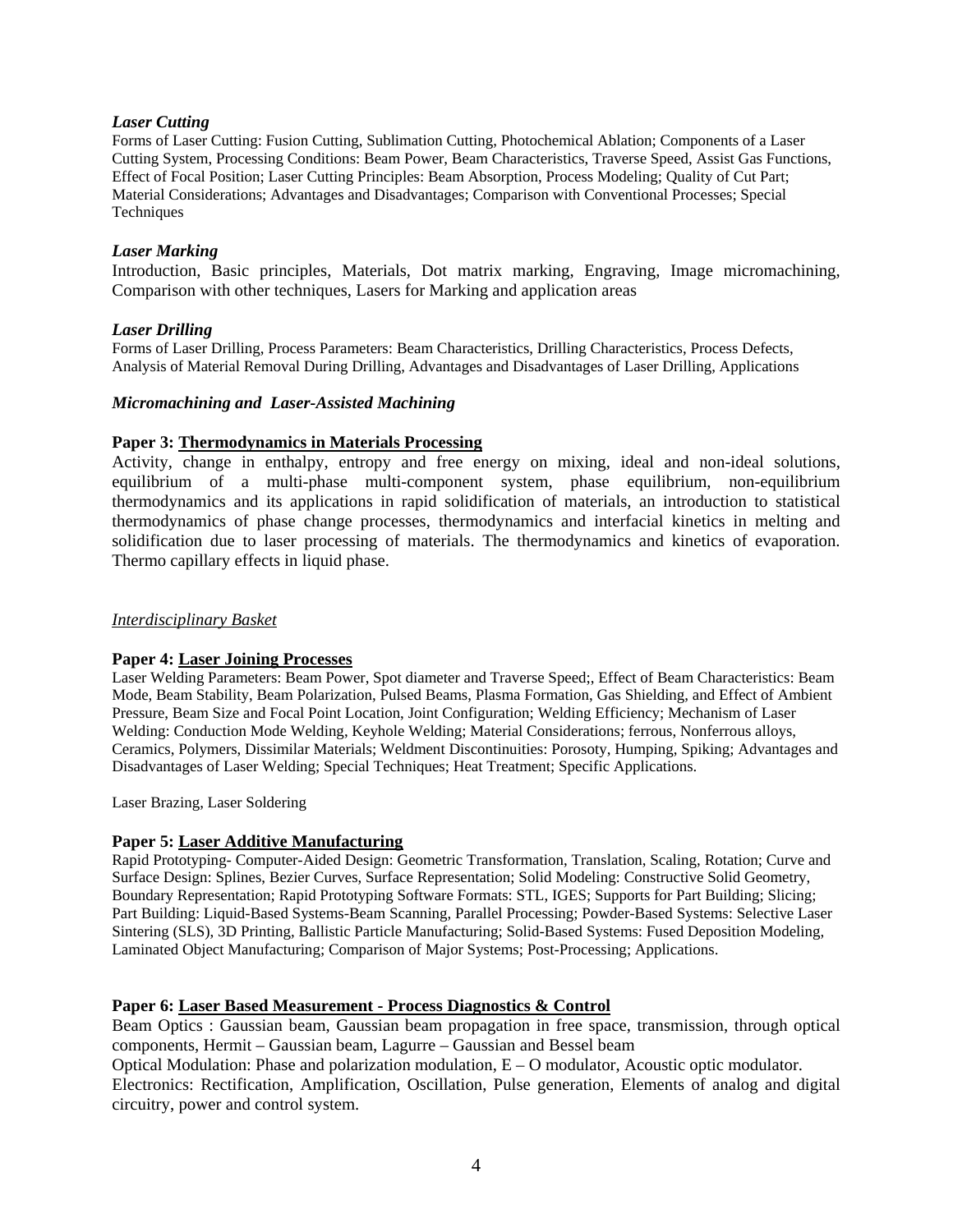Photo-detectors: Basic of photodetectors, different types of photodetectors, their inherent characteristics, response curve, noise

Measurement: Alignment, targeting, tracking, dimension, gauging, velocity measurement, surface quality measurement, control measurement, profile detection, measurement of distance (interferometric, pulse echo, beam modulation), laser gyroscope, environmental measurement.

Holography: Holography interferometry, double exposure and real time holography, sandwich holography, holographic interferomatic measurement, NDT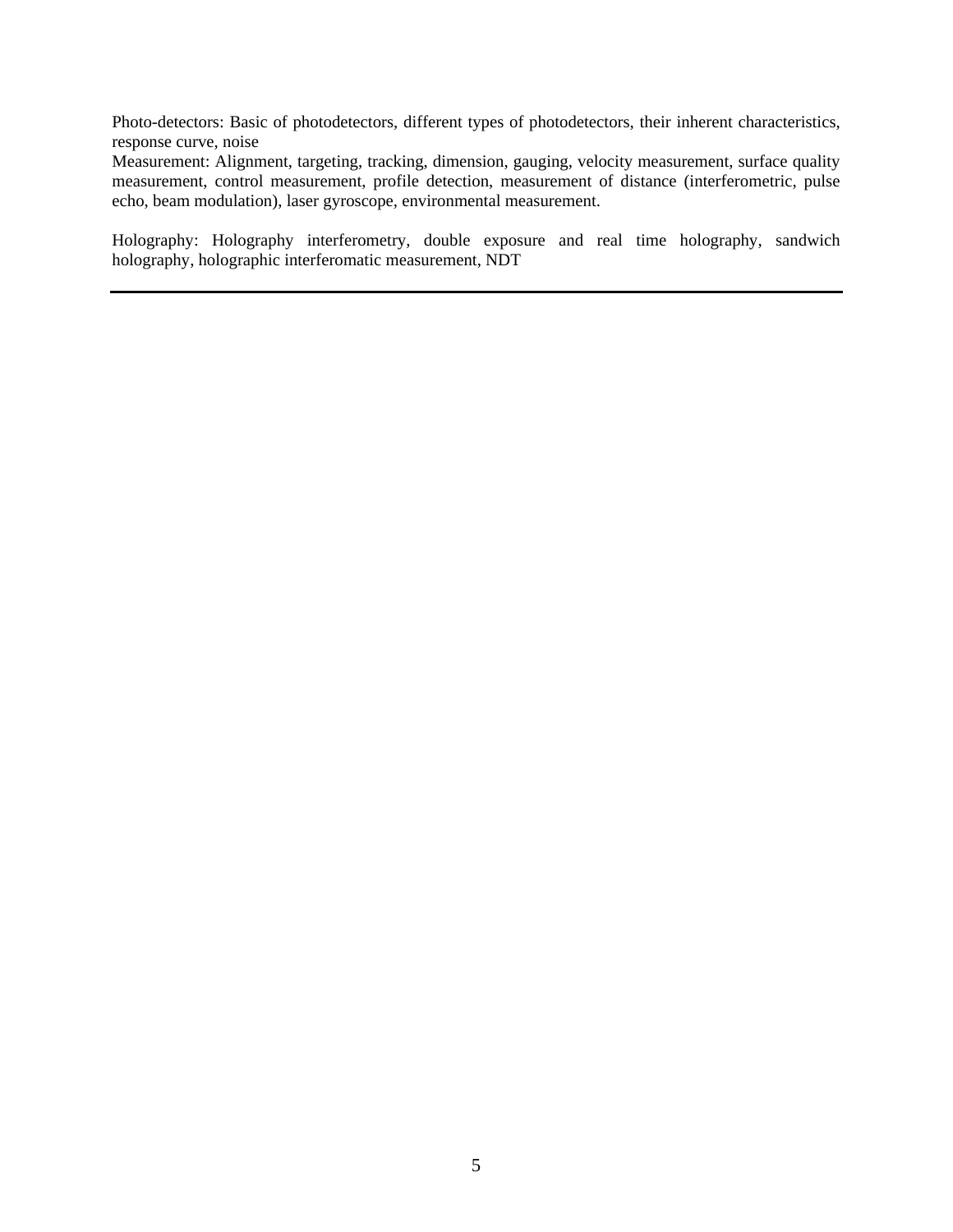# **SECOND SEMESTER SUBJECTS**

#### *Departmental Baskets*

#### **Papers 7: Laser Surface Modification & Forming**

Laser Surface Heat Treatment: Process parameters; Temperature Field; Microstructural Changes in Steels; Nonferrous Alloys; Hardness Variation; Residual Stresses; Advantages and Disadvantages of Laser Surface Treatment; Laser Surface Melting; Laser Direct Metal Deposition: Processing Parameters, Methods for Applying the Coating Material, Dilution; Advantages and Disadvantages of Laser Cladding; Laser Physical Vapor Deposition (LPVD); Laser Shock Peening: Analysis, Advantages and Disadvantages of Laser Shock Peening. Laser Forming: Principle of Laser Forming, Process Parameters; Laser Forming Mechanisms: Temperature Gradient Mechanism, Buckling Mechanism, Upsetting Mechanism; Process Analysis; Advantages and Disadvantages; Applications.

#### **Paper 8: Laser Damage of Materials**

Causes of failure in materials – fracture mechanics. Degradation of materials – chemical, physical and structural; causes of degradation of materials – both thermal and mechanical.

Energy transfer due to laser irradiation – effect of laser beam characteristics, temperature field modes. Melting and solidification due to laser irradiation. Evaporation and plasma formation laser induced stresses and strains in materials, distribution of residual stress and strains.

Hot crack formation, cold crack formation, resistance to cold cracking. Description of damage threshold in respect of mechanical, chemical and structural characteristics.

Chemical degradation due to melting and evaporation. Structural degradation due to thermal effects in laser processed materials. Mechanical damage due to induced stresses. Techniques for assessment of laser induced damage in materials. Laser induced damage in optical materials with special reference to optical coating materials.

### **Paper 9:Laser Automation and In-process Sensing & Laser Safety**

Laser Automation and In-process Sensing

Automation principles

In-process monitoring – monitoring beam characteristics, monitoring work table characteristics, monitoring process characteristics

In-process control – In-process power control, In-process temperature control

"Intelligent" In-process control

#### Laser Safety

1. Laser fundamentals – Laser technology, why laser safety? The properties of laser.

2. Laser hazards – a) Eye hazards; b) laser radiation effects on skin; c) biological effects of laser radiation.

3. Associated hazards – Electrical hazards, safety guidelines, chemical hazards, collateral radiation, fire hazards, explosion hazards.

4. Laser classification – Criteria for laser classification, different classes of laser, signs & warning labels.

5. Hazard evolution – Standard operating procedures, Max. Possible Explosive (MPE), Nominal Hazard Zone (NHZ).

6. Personal Protective equipments – Eye protection : Laser protective eyewear requirement.

7. Laser Accidents – Laser accident information